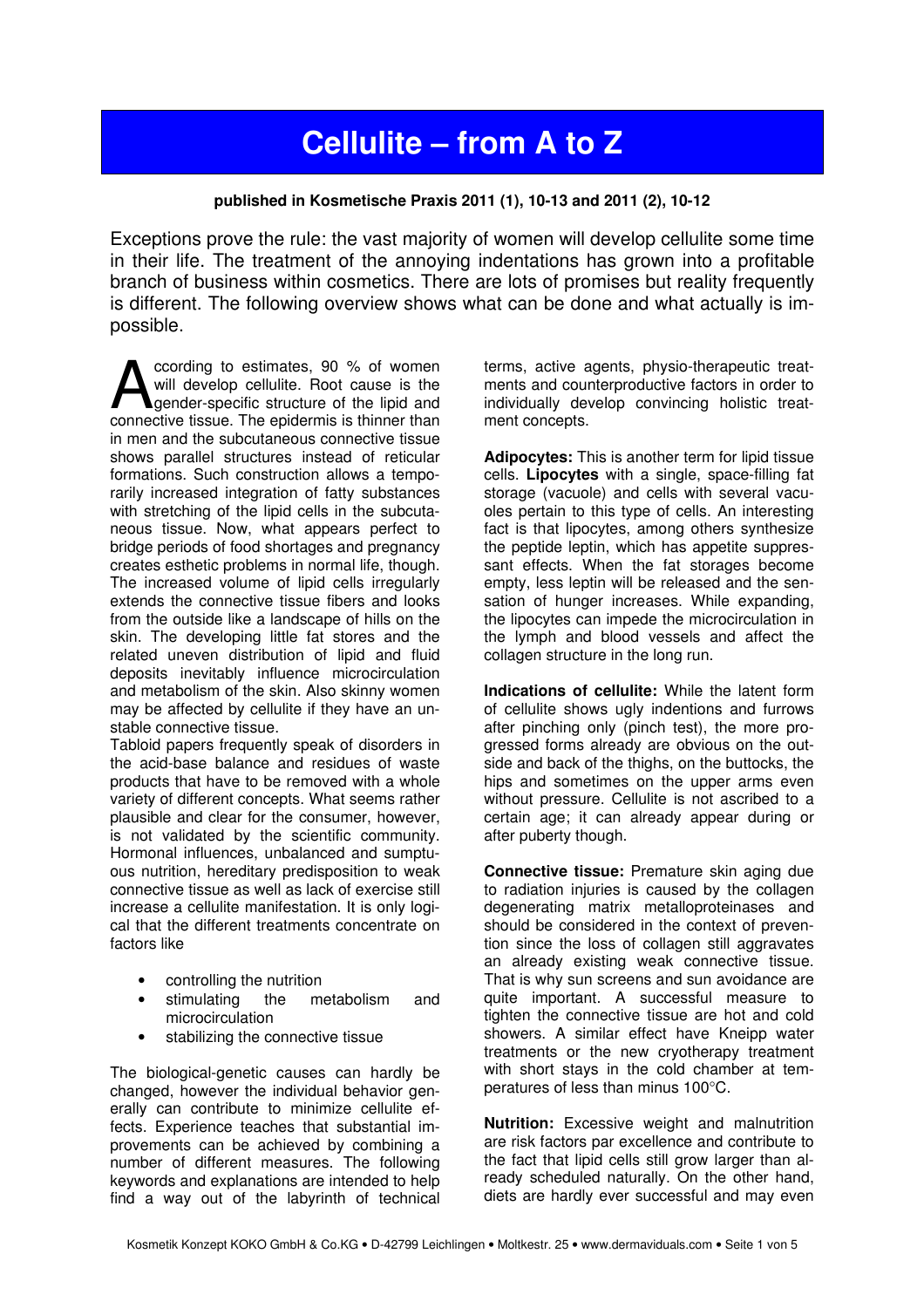be counterproductive if there is no change in the way of living towards more exercise. A frequently neglected factor is the fatty acid spectrum in our nutrition. As with many other problems of the human body, it should be kept in mind that sufficient essential fatty acids and particularly omega-3 acids are consumed (from fish, linseed oil, kiwi oil, rose hip seed oil) and only very few hydrogenated or partly hydrogenated fats. In case that the nutrition is wellbalanced we generally can trust on the intelligence of Mother Nature and stay off the frequently recommended nutrition supplements. In complicated cases it is recommended to contact a nutrition counseling office. Increased consumption of alcohol and nicotine also has a negative influence in this context.

Infrared radiation: Infrared radiation serves as a means to warm up the skin either on the surface or down into deeper skin layers, depending on the wavelength. As with radio wave treatments, skin care products with active agents are faster available for the skin. On the other hand, short wave infrared laser with a wave length of 800 to 1500 nm are used to liquidize fat deposits and remove them by means of small cuts (see also liposuction). Intense infrared radiation from sun exposure, however, accelerates the skin aging process.

Injection lipolysis: This method is used to remediate fat deposits in the face and on the thighs. It consists of a combination of phosphatidylcholine (PC) and desoxycholic acid (bile acid) which is injected into the respective areas. The fats solubilize in form of tiny drops and can be hydrolyzed by the natural lipases of the body and finally be metabolized in the liver.

Cavitation: Closely related to the energy of ultrasound waves is the acoustic pressure. The acoustic wave periodically produces vacuum and excessive pressure. Excessive vacuum may cause gas bubbles in the tissue (cavitation) which subsequently lead to tissue damages. This method has recently been used to destroy lipid cells. Similar to traditional ultrasound procedures, active agents with lipolytic or anti-inflammatory effects are also used in this type of treatment.

Lipedema: This disorder of the lipid tissue only affects women. The subcutaneous fat deposits of the lipedema frequently hide behind a cellulite condition and are characterized by painful swellings. Pressure marks often develop into bruises.

Lipolysis: It denominates the breakdown of triglycerides (fats) into glycerin and fatty acids. Adipose tissue undergoes lipolytic hydrolysis; the fatty acids then are transported out of the tissue and finally degraded through ß-oxidation. There are a number of substances that inhibit the phosphodiesterases and thus externally stimulate the lipolysis. Among these substances are xanthines, a group of natural substances comprising caffeine, theobromine, theophylline and aminophylline.

Lipoma: The lipoma is a fat tumor consisting of adipocytes. Lipomas develop in the subcutaneous tissue and are characterized by a hard and spherical structure. They are considered as benign tumors and are removed in outpatient therapy. There is no relationship between cellulite and lipomas though.

Liposomes: Main component of liposomes is native phosphatidylcholine which is used for the injection lipolysis (fat melting injection). As liposomes fuse with the barrier layers of the skin and make them more permeable for active agents, they are used as transport vehicles for water soluble active agents. Combined with encapsulated caffeine (about 2%), which has lipolytic effects and stimulates the microcirculation, it will mobilize the fat stores. Significant results can be achieved if the fat stores are simultaneously irritated with ultrasound or massage treatments, for instance.

Liposuction: The suction of entire lipid cells after injecting a fat mobilizing aqueous phase (tumescent solution) is a surgical treatment and carried out under anesthesia. Hence, there are certain risks involved.

Lymph drainage: In contrast to the classic massage, we are here not dealing with a stimulated microcirculation but with the removal of tissue fluid via lymphatic system. As a general rule, lymph drainage is applied manually in case of fluid-induced swellings. The procedure can be combined with active-agent enriched skin care products.

Phosphatidylcholine (PC): This substance belongs to the group of phospholipids. The native substance is gained from soybean lecithin and contains three chemically bound essential components: choline (cell protection factor), linoleic acid (omega-6 acid) and alphalinolenic acid (omega-3 acid). PC is the main component of all cell membranes.

Massages: When it comes to massaging thigh areas with suspected cellulite or eventually treating certain areas of the thighs with ultrasound therapy, hydrogels with liposomal caffeine or alternatively liposome concentrates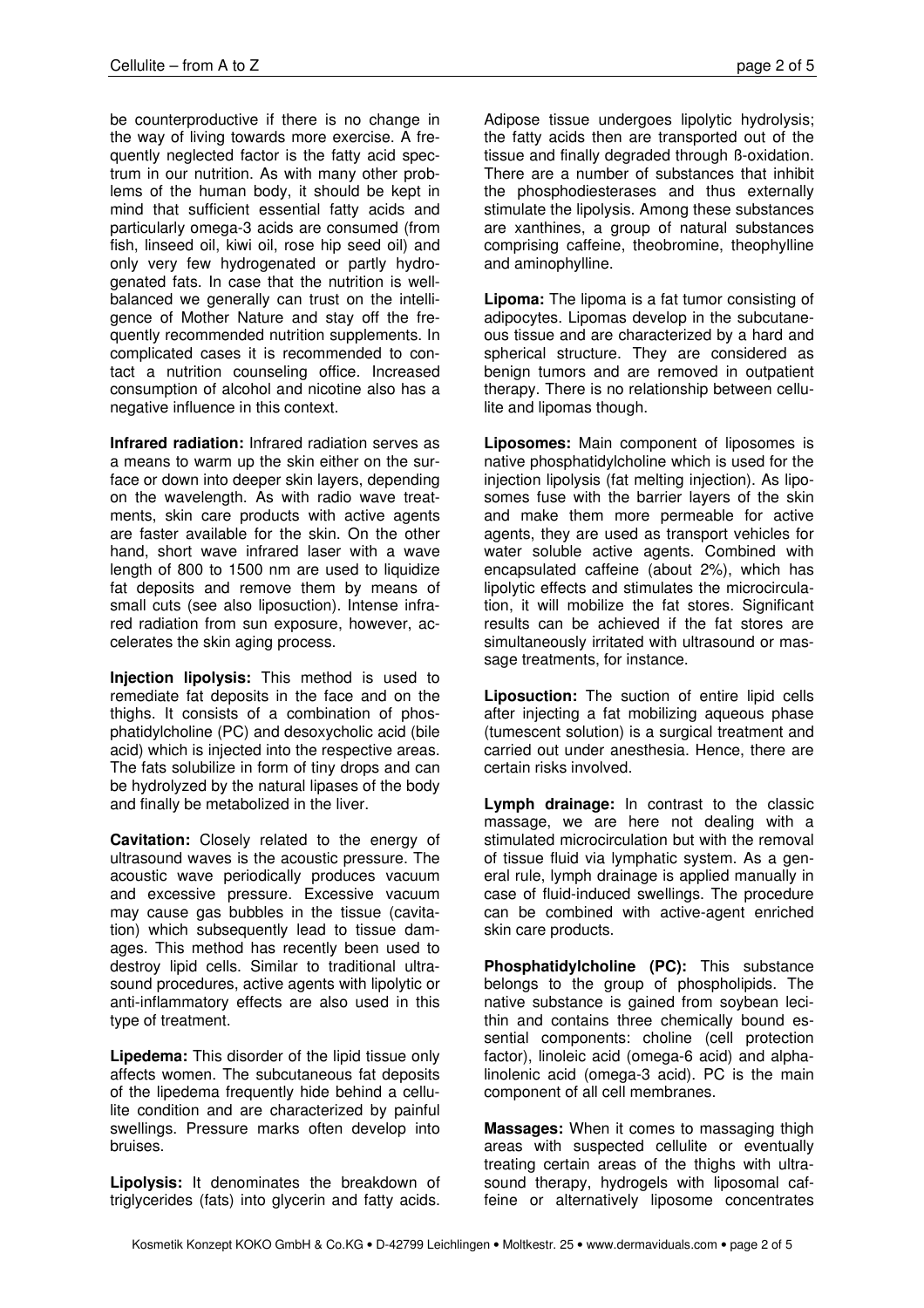(see phosphatidylcholine) in combination with green tea extract have proved successful. They mobilize fat stores and improve the microcirculation.

Lipid-containing massage creams can be individually adapted with essential oils and other active agents however, they are not suitable for ultrasound treatments. Vegetable oils and waxes (as e.g. jojoba oil) as well as oleogels (lipogels) are the non-aqueous variants. Means like brushes, hot stones or herb stamps intensify the massages. Herb stamps continuously release the active agents during the massage.

A specific type of massage is the vacuum massage with its pulsating pump effect which is intended to drain accumulated fluids into the lymphatic ducts.

Mesotherapy: The therapy is based on the idea of replacing injection lipolysis by microinjections. The term "meso" indicates that the microinjections will reach into the "middle" skin layer. Similar to the injection therapy, phosphatidylcholine/desoxycholic acid solutions were initially used; in the meantime the procedure has also been applied with for a series of other skin treatments although with different active agents. A modification hereof is the micro needling procedure (derma roller), which, up to a needle length of 0.2 mm can also be carried out by cosmeticians. In cellulite therapy, the derma roller frequently is combined with the application of vitamin A and caffeine.

Microcirculation: Similar to the microcirculation disorders caused by cellulite, the impaired activity of blood vessels vice versa seems to cause tissue modifications (ping pong effect). Occasionally, it is also assumed that inflammatory vascular processes in the background act as triggers here. In this context the daily working conditions like long hours in a standing position or sedentary work may be crucial for the impaired capillary network. Fluid deposits cause additional swellings. Hence, it is all the more important to start with exercises at an early stage; this will support both blood circulation and the microcirculation of the whole body. Light clothing and physical inactivity at cold temperatures also cause damages of the capillary vessels. Typical active agents to stimulate the microcirculation are caffeine, green tea and horse chestnut.

Estrogens: Responsible for the fat deposits are the female sex hormones. Skin alterations similar to cellulite can also be observed in male individuals undergoing estrogen therapy.

Phytohormones: Isoflavonoids gained from soybean or red clover, have light estrogen-like effects and stimulate the collagen metabolism. As the natural estrogens of the body are responsible for the cellulite fat deposits, a moderate fat consumption is recommended if phytohormones are topically applied. In contrast to what is frequently claimed, it has not been proved yet to what extent their anti-oxidative effect plays a role for cellulite conditions.

Radio wave therapy: This method can be beneficial if active agents are used. The moderate local warming of the tissue (see infrared radiation) improves the permeation of active agents. They are activated. Furthermore, the fibroblasts in the dermis are stimulated. The formation of collagen and elastin fibers is activated.

Sport: Unlike static movements, most of the sports are of dynamic character with a large number of body segments participating simultaneously. Metabolism, tissue formation and microcirculation are maximally stimulated. Examples are jogging, swimming (preferably crawl movements) and climbing. At first glance, the latter mentioned sport appears unfeminine however, an interesting fact is that specifically women are quite talented in this discipline and excel by harmonious movement sequences. Biking and dynamic stair climbing also contribute to the individual fitness.

Ultrasound: Mechanical and thermal effects combined with increased circulation and stimulated metabolism are in the foreground of this treatment. Ultrasound can be perfectly combined with massage and infrared therapies. The method improves the penetration of active agents which are partly used as concentrates in pure form without medium (as e.g. gel).

Cellulitis: The term has nothing in common with cellulite. Cellulitis is a bacterial inflammation of the subcutaneous tissue and can affect all the different areas of the skin, however in the majority of cases it appears in the facial area.

## Cosmetic agents

A considerable number of different cosmetic agents are supposed to treat cellulite. In fact, only a few effects have been proved in-vivo though, and many of the ascribed effects only are suspected. Nevertheless, there are several interesting effects which have been circulating again and again, thus they are described in the following:

Antioxidants: The effects of flavonoids that occur in vegetable extracts like rock samphire, tea, pomegranate, ginkgo and calendula have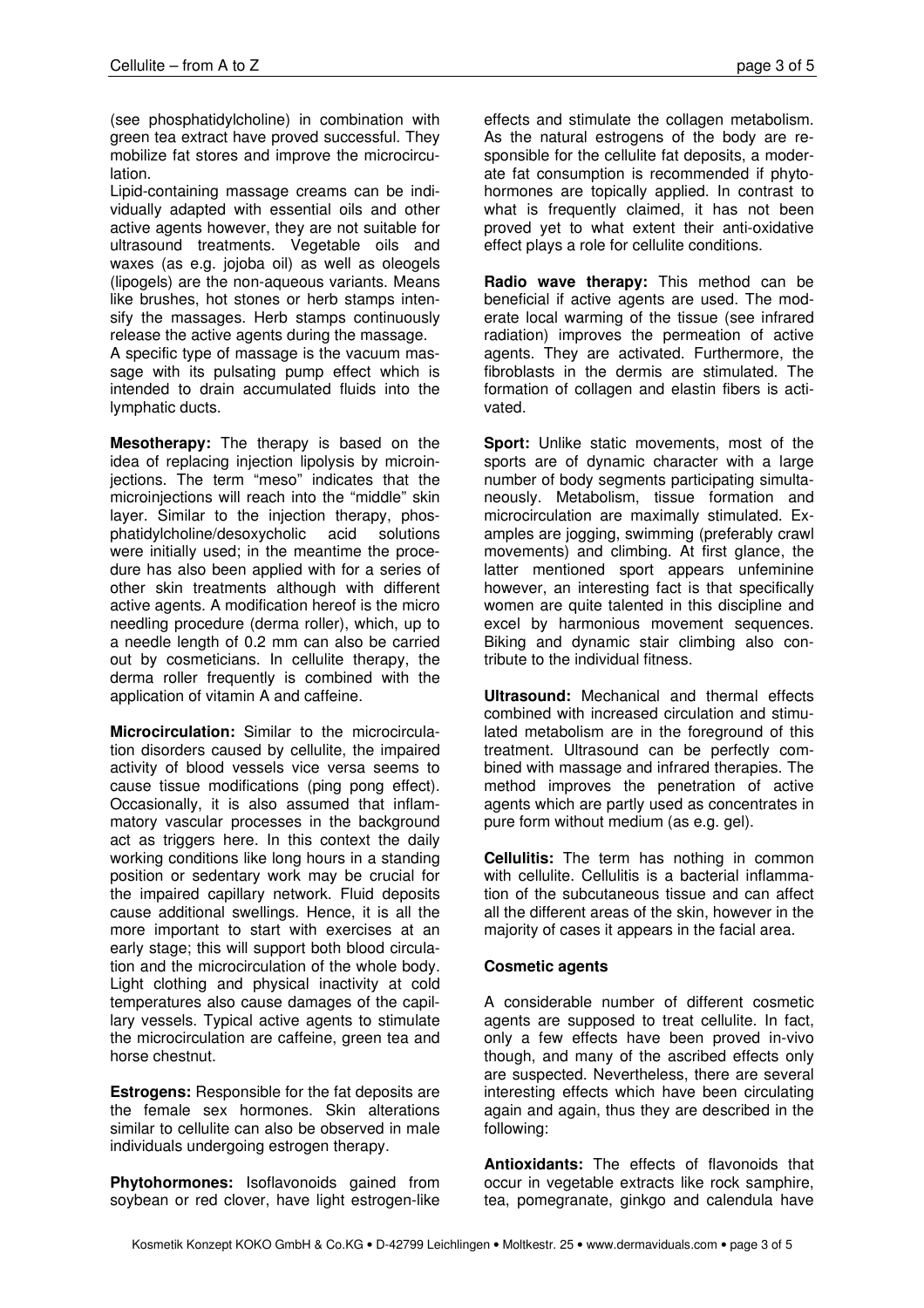been emphasized time and again. In how far the flavonoids mentioned and also further antioxidants like lipoic acid, resveratrol, and carotenoids can get through to the matrix metalloproteinases and actually are able to inhibit these enzymes or have other effects, has not been clarified yet.

L-Carnitine: This substance is reported as a catalyst for the fatty acid combustion and recommended as a dietary supplement. Up to now, there have been no indications for a direct influence on cellulite – this applies for oral as well as for the topical application.

Centella Asiatica: Tiger grass extracts stimulate the collagen synthesis and improve the microcirculation. Combined with phytohormones, green tea and caffeine they are frequently used as a base for tightening combination products that are also applied for the care of the décolleté.

Coenzyme Q10: The coenzyme occurs in the fat burning mitochondria and has an activating effect on atrophic skin. Effects on cellulite have not been proved yet.

Chili: Chili extracts contain the agent capsaicin and stimulate the blood circulation similar to ginger and vanillin ester. Capsaicin is a component of heat plasters.

Dimethylaminoethanol (DMAE): is a natural amine of the human body which is metabolized inter alia into choline that is chemically bound to phosphatidylcholine (PC). It is ascribed a multitude of effects already proved for choline respectively PC. Among them are cell protective effects during oxidative stress (liver, skin) and anti-inflammatory properties. It is used in antiaging preparations. A direct effect on cellulite could not be proved yet.

Don Quai: The extract of the Chinese angelica root contains phytohormones. In Asia it is used against menopause symptoms. It also is an appropriate massage additive.

Ivy or English ivy extract: contains saponins and is used against swellings similar to butcher's broom.

Kigelia extract: contains phytohormones and has tightening effects on the skin.

Horse chestnut extract: The aescin contained in chestnut extract is a saponin which stabilizes the vascular walls of the veins. It originates from traditional folk medicine, has decongesting effects and is a medical drug to treat the leg veins.

**Caffeine:** belongs to the xanthines which show lipolytic (fat splitting) activities. Extracts of green tea, cola or guarana can substitute the pure agent. Caffeine is particularly effective in liposomal dispersions where it is used in concentrations of up to 2 %.

Butcher's broom: The extract is gained from the plant ruscus aculeatus. It contains saponins and sapogenins like ruscin, ruscogenin and neo-ruscogenin as well as the alkaloid spartein. Besides cellulite it is also recommended against edemas and couperosis. Modelages and packs still augment the effects. Ruscogenin and neoruscogenin have tightening effects on the tissue and stabilize the vascular system.

Pueraria mirifica: The extracts of the kwaokrua root which originates from Thailand contain phytoestrogens and phytosterols. They are appropriate additives for body packs in the cellulite treatment.

Horsetail extracts: contain saponins and flavonoids. Besides astringent effects, silicic acid is worth mentioning. The connective tissue as well as the skeleton depends on the supply of silicic acid.

Vitamins: Among the vitamins that are relevant for the cellulite treatment are retinol (vitamin A) and ascorbic acid (vitamin C). Both vitamins stimulate the collagen formation and are valuable components in cellulite preparations. The availability of retinol in form of retinol palmitate (INCI) is considerably increased by nanoparticles. The availability of ascorbic acid in form of sodium ascorbyl phosphate (INCI) is significantly augmented by liposomes.

Vitamin K has a tightening and vessel-stabilizing effect. It has been recently banned as a cosmetic ingredient. An interesting fact is the relatively high concentration of vitamin  $K<sub>2</sub>$  in Natto, the Japanese national dish which basically is a bacteria-fermented soybean dish.

Boswellia extract: inhibits the collagen degradation process caused by the matrix metalloproteinases.

Xanthoxyline (4,6-Dimethoxy-2-hydroxyacetophenone): activates the protein thermogenin (USP1) and hence catalyzes the lipolysis of triglycerides into glycerin and free fatty acids.

Yams roots: The extracts have a high content of diosgenin. Diosgenin is a steroidal sapogenin with estrogenic activity. That is the reason why